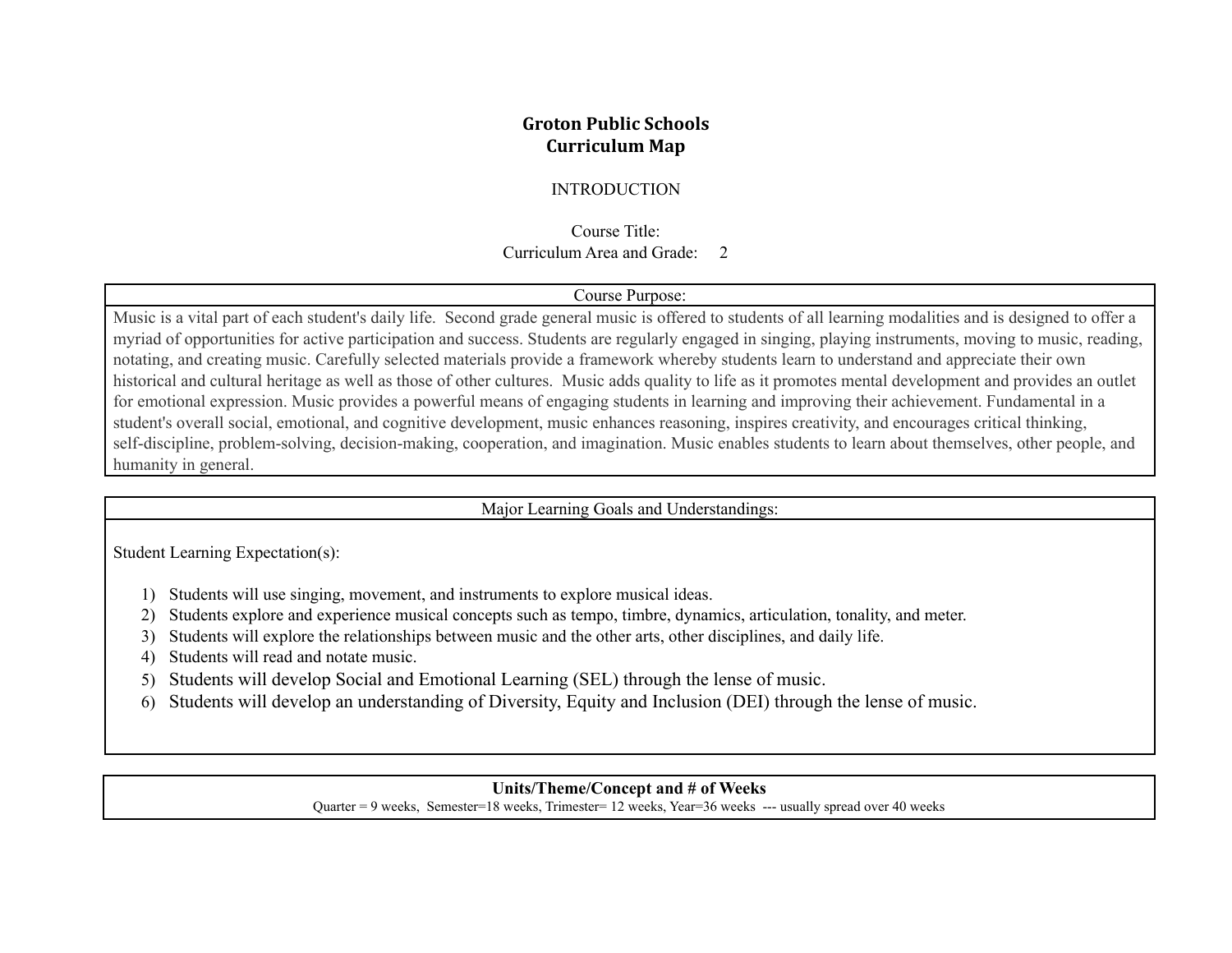| Students will use singing, movement, and instruments to explore<br>musical ideas throughout the year.                                     | Students explore and experience musical concepts such as<br>tempo, timbre, dynamics, articulation, tonality, and meter<br>throughout the year. |
|-------------------------------------------------------------------------------------------------------------------------------------------|------------------------------------------------------------------------------------------------------------------------------------------------|
| Students will explore the relationships between music and the<br>3.<br>other arts, other disciplines, and daily life throughout the year. | 4. Students will read and notate music throughout the year.                                                                                    |
| Students will develop Social and Emotional Learning (SEL)<br>5.<br>through the lense of music throughout the year.                        | Students will develop an understanding of Diversity,<br>6.<br>Equity and Inclusion (DEI) through the lense of music<br>throughout the year.    |

# **Mappers/Authors:** Robin Martelle, Matthew Hurrell

Date Approved:

| <b>Part 1 - Unit/Theme/Concept</b> |          |                |                        |  |
|------------------------------------|----------|----------------|------------------------|--|
| Grade:                             | Subject: | <b>Course:</b> | <b>Length of Unit:</b> |  |
| ∼                                  |          | General Music  | 36 weeks               |  |

| <b>Common Core State Standards</b><br>National Core Arts Standards for Music (2014)<br>https://www.nationalartsstandards.org/ |  |
|-------------------------------------------------------------------------------------------------------------------------------|--|
| <b>Supporting Standards</b>                                                                                                   |  |
| NAEYC Developmentally Appropriate Practice (DAP) Standards 1-3                                                                |  |
| https://www.naeyc.org/our-work/families/10-naeyc-program-standards                                                            |  |

| <b>Key (GLE) Content Knowledge and Concepts/Skills</b> |                               | <b>Bloom's Taxonomy</b><br><b>Levels</b>                                          |
|--------------------------------------------------------|-------------------------------|-----------------------------------------------------------------------------------|
| The students will know how to:                         | The students will be able to: | Creating, Evaluating,<br>Analyzing, Applying,<br>Understanding and<br>Remembering |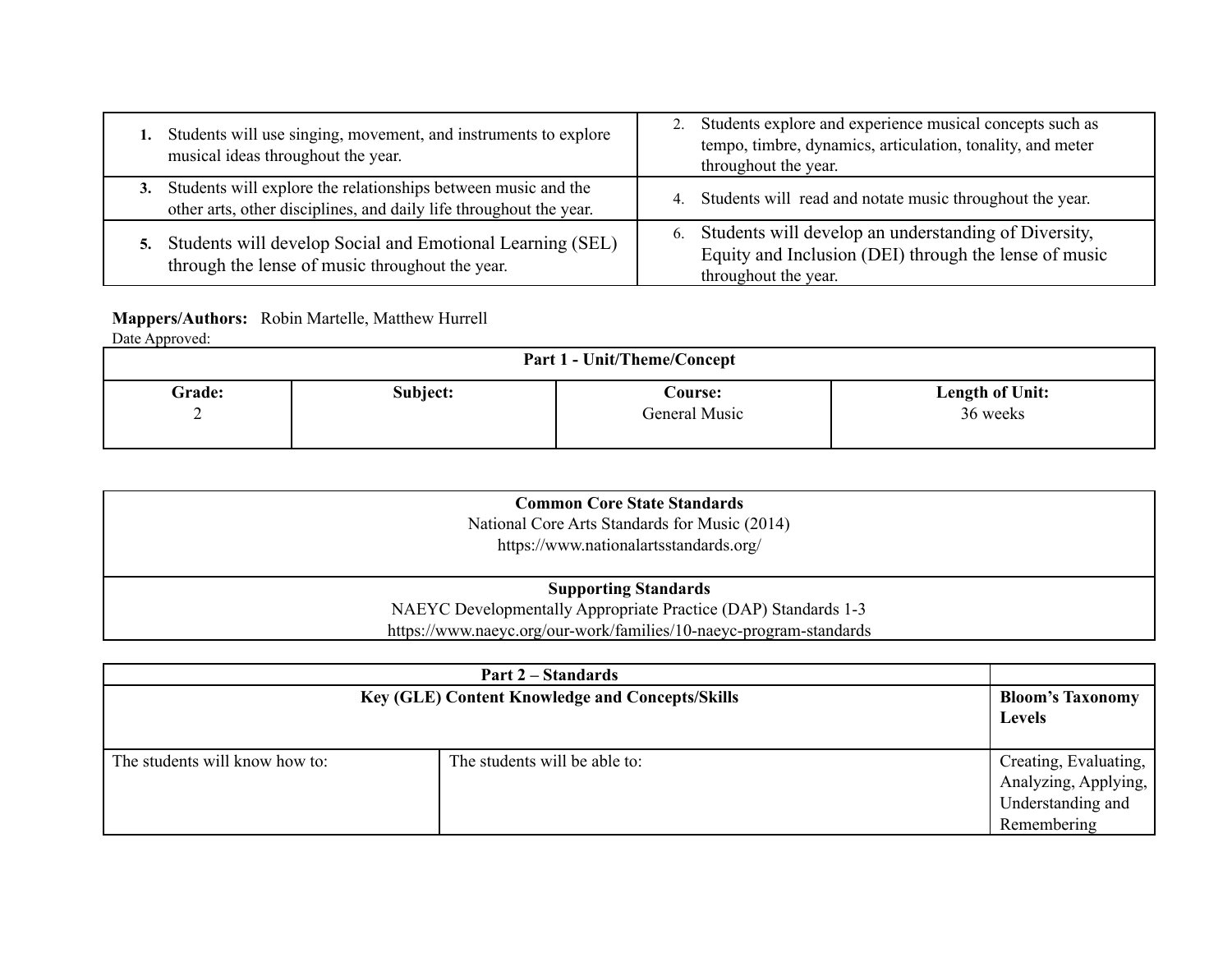|    | Generate musical ideas for various<br>purposes and contexts.                                                 |             | Improvise rhythmic and melodic patterns and musical ideas for a specific<br>purpose. MU:Cr1.1.2a                                                                |  |
|----|--------------------------------------------------------------------------------------------------------------|-------------|-----------------------------------------------------------------------------------------------------------------------------------------------------------------|--|
| 2. | Select and develop musical ideas for<br>defined purposes and contexts.                                       |             | 2. Generate musical patterns and ideas within the context of a given tonality<br>(such as major and minor) and meter (such as duple and triple).<br>MU:Cr1.1.2b |  |
| 3. | Evaluate and refine selected musical ideas<br>to create musical work that meets<br>appropriate criteria.     |             | 3. Demonstrate and explain personal reasons for selecting patterns and ideas<br>for music that represent expressive intent. MU:Cr2.1.2a                         |  |
| 4. | Share creative musical work that conveys<br>intent, demonstrates craftsmanship, and<br>exhibits originality. | $4_{\cdot}$ | Use iconic or standard notation and/or recording technology to combine,<br>sequence, and document personal musical ideas. MU:Cr2.1.2b                           |  |
| 5. | Select varied musical works to present<br>based on interest, knowledge, technical                            | 5.          | Interpret and apply personal, peer, and teacher feedback to revise personal<br>music. MU:Cr3.1.2a                                                               |  |
|    | skill, and context.                                                                                          | 6.          | Convey expressive intent for a specific purpose by presenting a final<br>version of personal musical ideas to peers or informal audience.                       |  |
|    | 6. Analyze the structure and context of<br>varied musical works and their<br>implications for performance    | 7.          | MU:Cr3.2.2<br>Demonstrate and explain personal interest in, knowledge about, and<br>purpose of varied musical selections. MU:Pr4.1.2                            |  |
| 7. | Develop personal interpretations that<br>consider creators' intent.                                          | 8.          | Demonstrate knowledge of music concepts (such as tonality and meter) in<br>music from a variety of cultures selected for performance. MU:Pr4.2.2a               |  |
| 8. | Evaluate and refine personal and ensemble<br>performances, individually or in<br>collaboration with others.  |             | 9. When analyzing selected music, read and perform rhythmic and melodic<br>patterns using iconic or standard notation. MU:Pr4.2.2b                              |  |
|    | 9. Perform expressively, with appropriate<br>interpretation and technical accuracy, and                      |             | 10. Demonstrate understanding of expressive qualities (such as dynamics and<br>tempo) and how creators use them to convey expressive intent.<br>MU:Pr4.3.2      |  |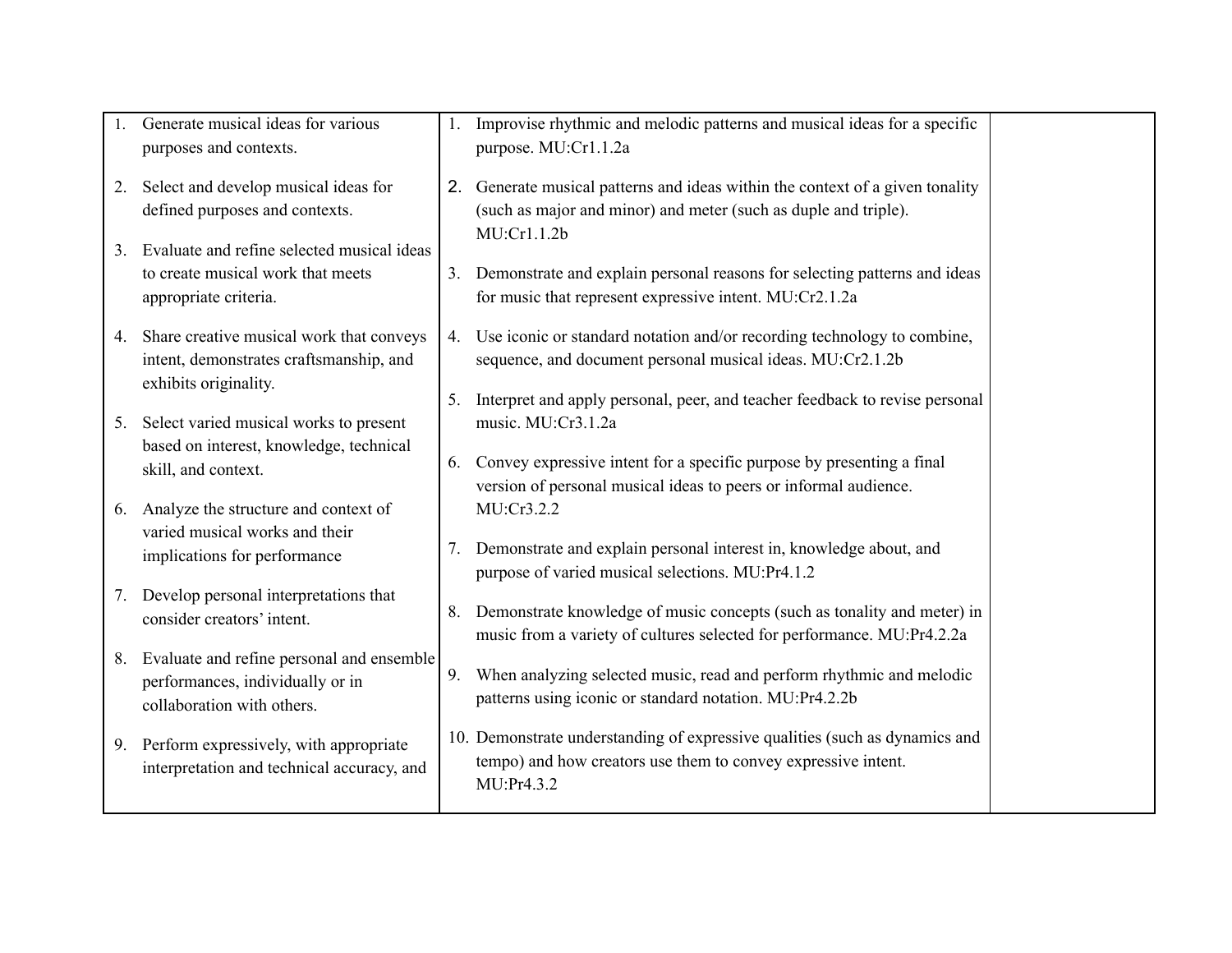| in a manner appropriate to the audience<br>and context.                                                                      | 11. Apply established criteria to judge the accuracy, expressiveness, and<br>effectiveness of performances. MU:Pr5.1.2a                                          |  |
|------------------------------------------------------------------------------------------------------------------------------|------------------------------------------------------------------------------------------------------------------------------------------------------------------|--|
| 10. Choose music appropriate for a specific<br>purpose or context.                                                           | 12. Rehearse, identify and apply strategies to address interpretive,<br>performance, and technical challenges of music. MU:Pr5.1.2b                              |  |
| 11. Analyze how the structure and context of<br>varied musical works inform the response.                                    | 13. Perform music for a specific purpose with expression and technical<br>accuracy. MU:Pr6.1.2a                                                                  |  |
| 12. Support interpretations of musical works                                                                                 | 14. Perform appropriately for the audience and purpose. MU:Pr6.1.2b                                                                                              |  |
| that reflect creators'/performers'<br>expressive intent.                                                                     | 15. Explain and demonstrate how personal interests and experiences influence<br>musical selection for specific purposes. MU:Re7.1.2                              |  |
| 13. Support evaluations of musical works and<br>performances based on analysis,<br>interpretation, and established criteria. | 16. Describe how specific music concepts are used to support a specific<br>purpose in music. MU:Re7.2.2                                                          |  |
| 14. Synthesize and relate knowledge and<br>personal experiences to make music.                                               | 17. Demonstrate knowledge of music concepts and how they support<br>creators'/performers' expressive intent. MU:Re8.1.2                                          |  |
| 15. Relate musical ideas and works with<br>varied context to deepen understanding.                                           | 18. Apply personal and expressive preferences in the evaluation of music for<br>specific purposes. MU:Re9.1.2                                                    |  |
|                                                                                                                              | 19. Demonstrate how interests, knowledge, and skills relate to personal<br>choices and intent when creating, performing, and responding to music.<br>MU:Cn10.0.2 |  |
|                                                                                                                              | 20. Demonstrate understanding of relationships between music and the other<br>arts, other disciplines, varied contexts, and daily life. MU:Cn11.0.2              |  |

# **Big Idea and Essential Questions**

# **● Big Ideas**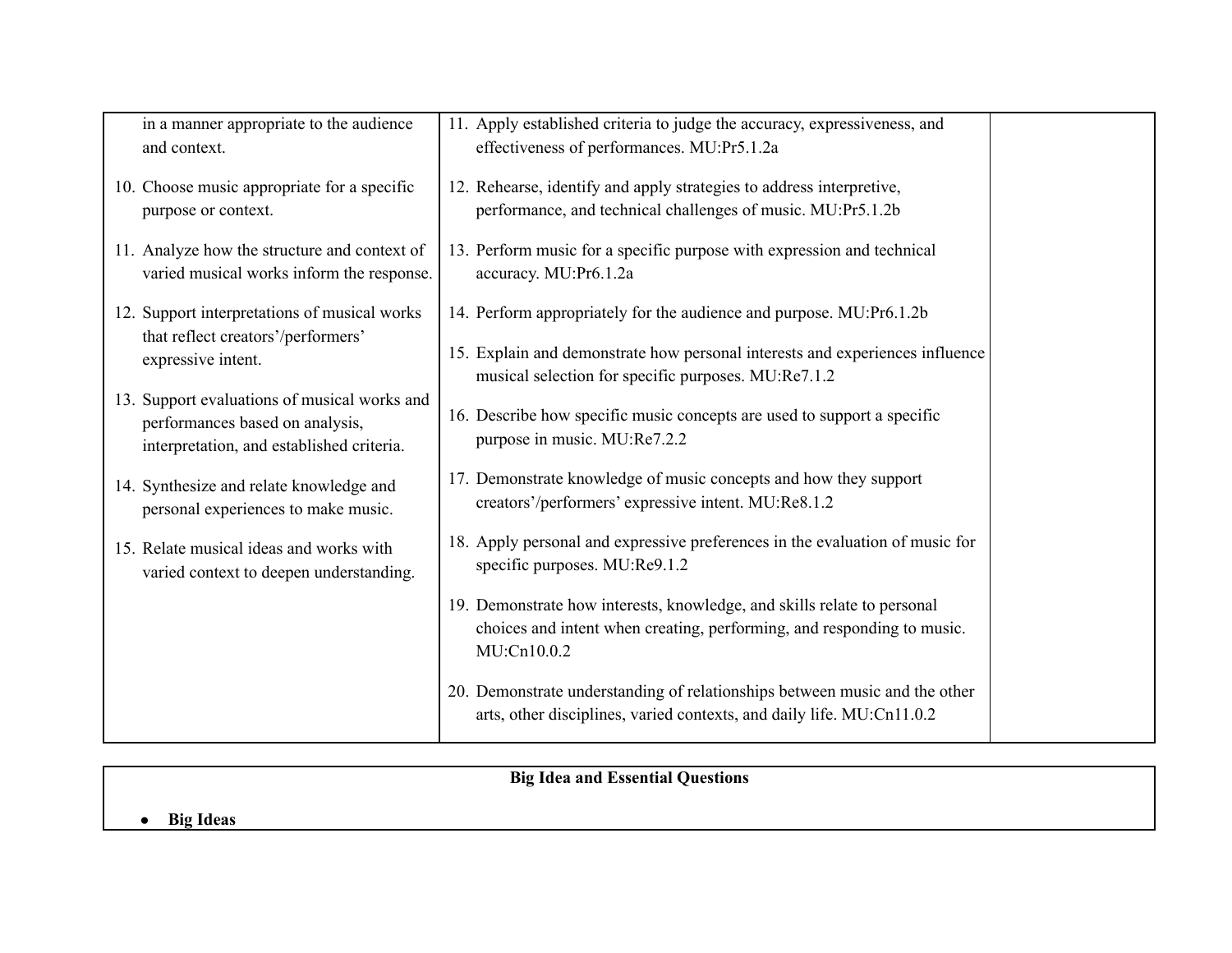- 1) Creating Music
- 2) Performing Music
- 3) Responding to Music
- 4) Connecting to Music

### **● Essential Questions**

- 1) What does our best singing voice sound like?
- 2) How do we create emotion in music?
- 3) How do tonality, meter, and form affect music?
- 4) How do we read music? How do we notate music?
- 5) How is music used in our daily life?

### **Part 3 – Common Unit Assessments**

### **Formative Assessments: may include, but not be limited to:**

- Ongoing teacher observation of student work: quick and informal way to assess students and check for understanding.
- Peer to peer interaction/discussion: listen to students as they discuss specific or broad information pertinent to the lesson in order to check for understanding.
- Verbal feedback to check for understanding.
- Assessment of oral and/or written responses to questions and discussions.
- Exit ticket: a quick way to grasp what students have learned and/or need to review.

### **Summative/Performance Assessment: may include, but not be limited to:**

- Examples of student work
- Profiles of student behavior
- Student journals through platforms such as Seesaw